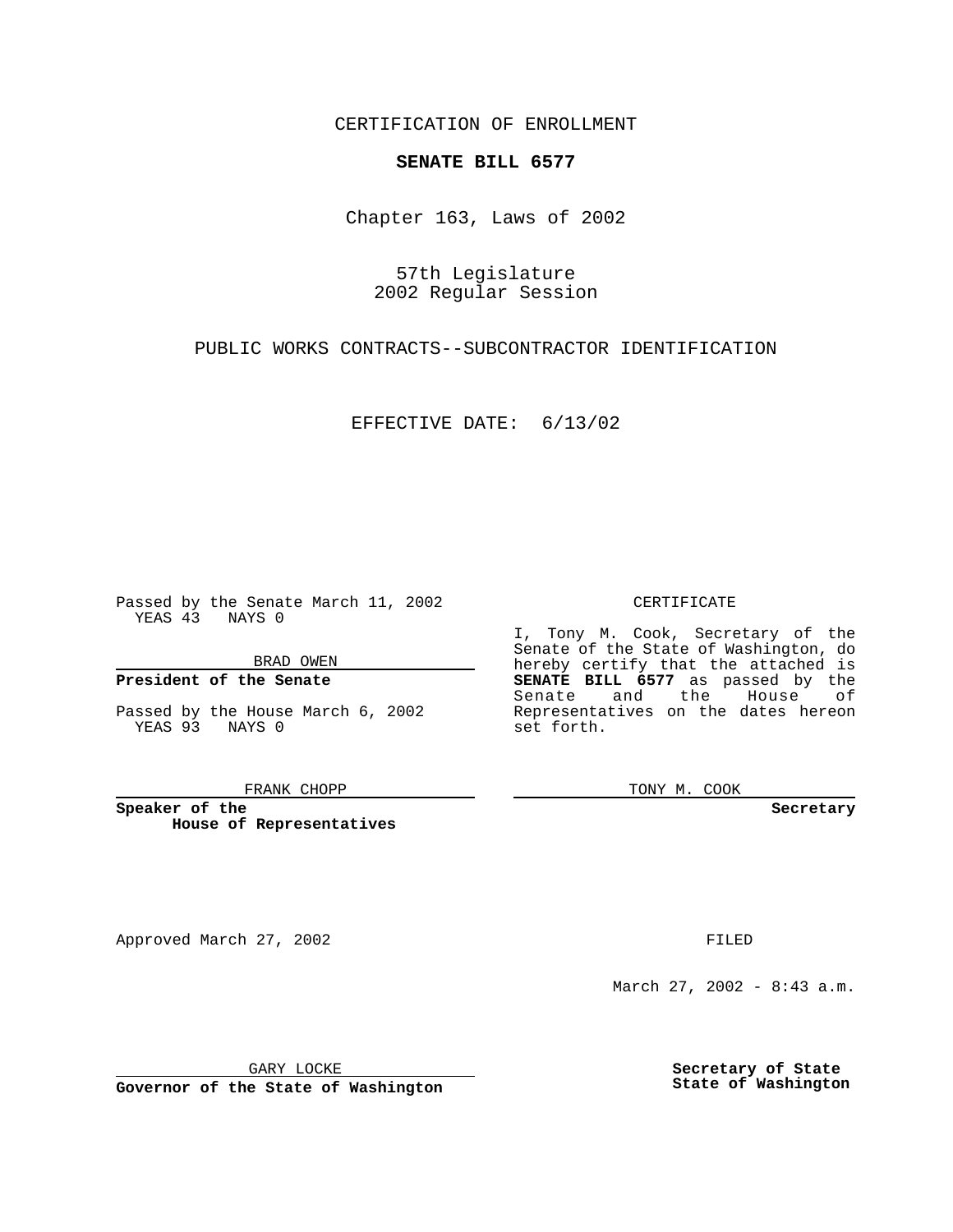# **SENATE BILL 6577** \_\_\_\_\_\_\_\_\_\_\_\_\_\_\_\_\_\_\_\_\_\_\_\_\_\_\_\_\_\_\_\_\_\_\_\_\_\_\_\_\_\_\_\_\_\_\_

\_\_\_\_\_\_\_\_\_\_\_\_\_\_\_\_\_\_\_\_\_\_\_\_\_\_\_\_\_\_\_\_\_\_\_\_\_\_\_\_\_\_\_\_\_\_\_

## AS AMENDED BY THE HOUSE

Passed Legislature - 2002 Regular Session

## **State of Washington 57th Legislature 2002 Regular Session**

**By** Senators Gardner, Roach and Costa

Read first time 01/22/2002. Referred to Committee on State & Local Government.

1 AN ACT Relating to identification of subcontractors on public works 2 contracts; amending RCW 39.30.060; and creating a new section.

3 BE IT ENACTED BY THE LEGISLATURE OF THE STATE OF WASHINGTON:

4 NEW SECTION. **Sec. 1.** This act is intended to discourage bid 5 shopping and bid peddling on Washington state public building and works 6 projects.

7 **Sec. 2.** RCW 39.30.060 and 1999 c 109 s 1 are each amended to read 8 as follows:

9 (1) Every invitation to bid on a prime contract that is expected to 10 cost one million dollars or more for the construction, alteration, or 11 repair of any public building or public work of the state or a state 12 agency or municipality as defined under RCW 39.04.010 or an institution 13 of higher education as defined under RCW 28B.10.016 shall require each 14 prime contract bidder to submit as part of the bid, or within one hour 15 after the published bid submittal time, the names of the subcontractors 16 with whom the bidder, if awarded the contract, will subcontract for 17 performance of the work of: HVAC (heating, ventilation, and air 18 conditioning( $(\tau)$ )); plumbing as described in chapter 18.106 RCW( $(\tau)$ );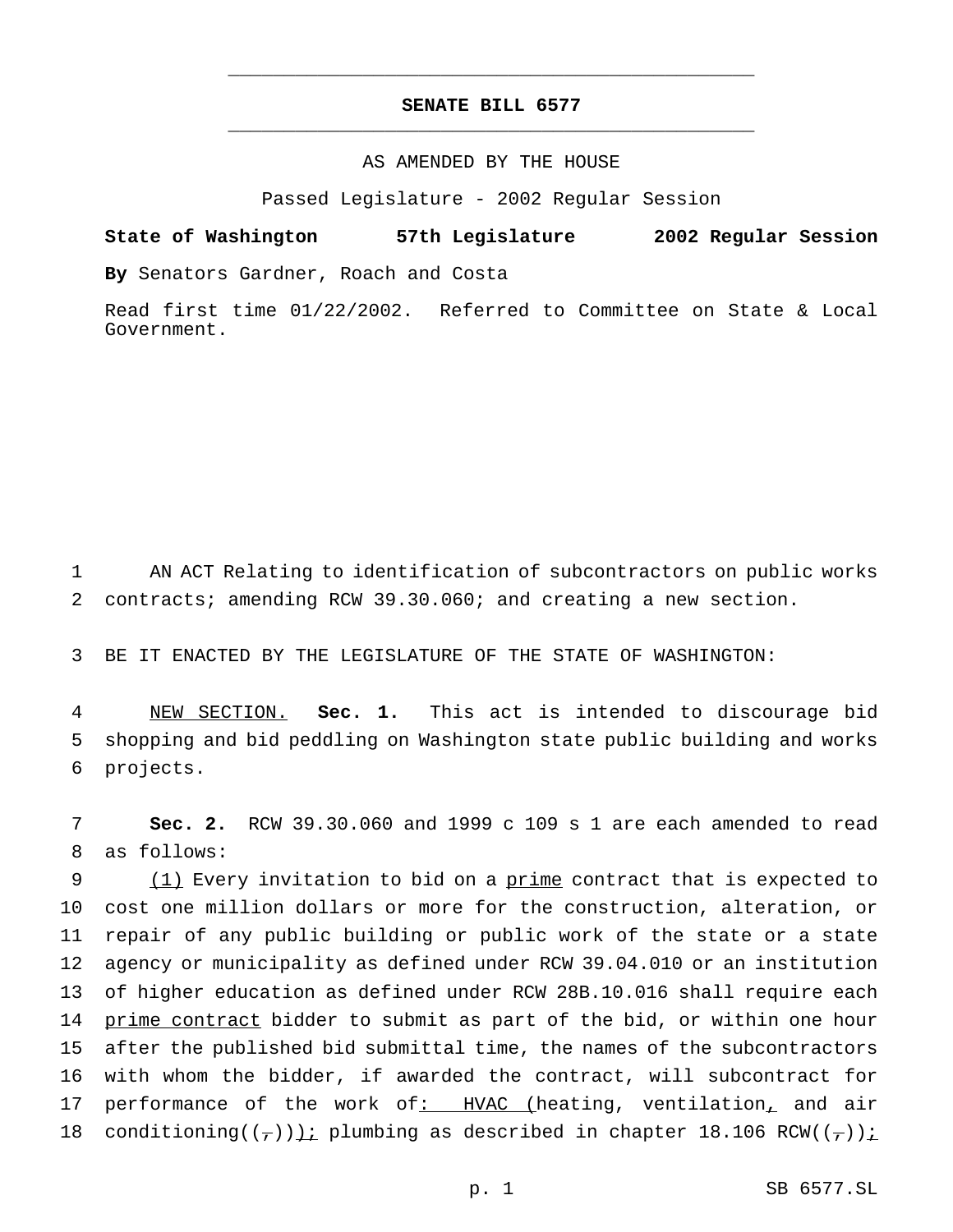and electrical as described in chapter 19.28 RCW, or to name itself for the work. The prime contract bidder shall not list more than one subcontractor for each category of work identified, unless 4 subcontractors vary with bid alternates, in which case the prime contract bidder must indicate which subcontractor will be used for 6 which alternate. Failure of the prime contract bidder to submit as part of the bid the names of such subcontractors or to name itself to perform such work or the naming of two or more subcontractors to 9 perform the same work shall render the prime contract bidder's bid nonresponsive and, therefore, void.

11 (2) Substitution of a listed subcontractor in furtherance of bid 12 shopping or bid peddling before or after the award of the prime 13 contract is prohibited and the originally listed subcontractor is 14 entitled to recover monetary damages from the prime contract bidder who 15 executed a contract with the public entity and the substituted 16 subcontractor but not from the public entity inviting the bid. It is 17 the original subcontractor's burden to prove by a preponderance of the 18 evidence that bid shopping or bid peddling occurred. Substitution of 19 a listed subcontractor may be made by the prime contractor for the 20 following reasons:

21 (a) Refusal of the listed subcontractor to sign a contract with the 22 prime contractor;

23 (b) Bankruptcy or insolvency of the listed subcontractor;

24 (c) Inability of the listed subcontractor to perform the 25 requirements of the proposed contract or the project;

26 (d) Inability of the listed subcontractor to obtain the necessary 27 license, bonding, insurance, or other statutory requirements to perform 28 the work detailed in the contract; or

29 (e) The listed subcontractor is barred from participating in the 30 project as a result of a court order or summary judgment.

31 (3) The requirement of this section to name the prime contract 32 bidder's proposed ((heating, ventilation and air conditioning)) HVAC, 33 plumbing, and electrical subcontractors applies only to proposed 34 ((heating, ventilation and air conditioning)) HVAC, plumbing, and 35 electrical subcontractors who will contract directly with the ((general 36 contractor)) prime contract bidder submitting the bid to the public 37 entity.